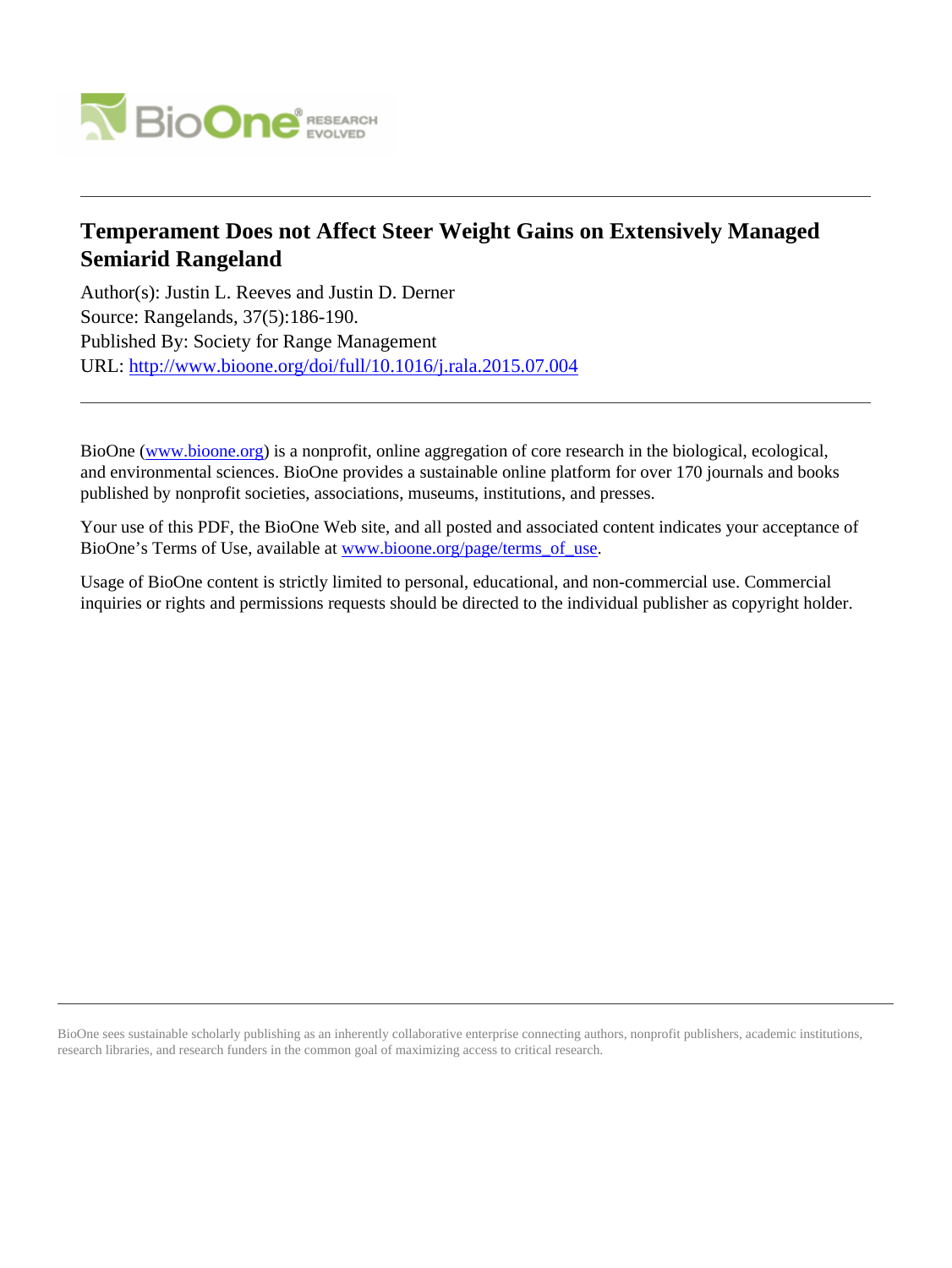

# Temperament Does Not Affect Steer Weight Gains on Extensively Managed Semiarid Rangeland

By Justin L. Reeves, and Justin D. Derner

### On the Ground

- Cattle with poor temperaments gain less weight in feedlots. However, how yearling steer temperament affects weight gain on rangelands is a knowledge gap for ranchers.
- Flight speed, the speed at which cattle exit a chute after weighing, has been used to measure temperament in past feedlot studies (faster speed = poor temperament). We used flight speed scores in this study to measure yearling steer temperament at the beginning (mid-May) and end (early-October) of grazing seasons for 3 years: 2011–2013.
- We hypothesized that steer weight gains on extensively managed semiarid rangeland with low stocking densities (~ 0.11–0.15 steers/ha) would not be influenced by temperament due to the much lower animal densities and fewer handling events than experienced in feedlots.
- No meaningful relationships were found between season-beginning or season-ending flight speed score and steer average daily gain, and flight speed scores were often lower at the end of the season.
- Results suggest that ranchers operating stocker enterprises with extensive management and low stocking densities on rangelands can potentially be less selective for temperament when assembling herds.

Keywords: cattle, flight speed, behavior, shortgrass steppe.

Rangelands 37(5):186—190 doi 10.1016/j.rala.2015.07.004 © 2015 The Society for Range Management

> ost ranchers have first-hand experience with differences in cattle temperament, from the cow that will blow her top when her calf is taken to be tagged, to the herd pet that needs a

good scratch behind the ears before anything else can be done with the rest of the herd. Everyone likes their docile animals, as cattle with poor temperaments are not much fun to work and can even be dangerous to handlers. Beyond this added danger, cattle with poor tempera[men](#page-5-0)[t](#page-5-0)s can also have tougher meat<sup>[1,2](#page-5-0)</sup> and reduced weight gain[s](#page-5-0)<sup> $2-4$ </sup> in feedlots. As one example, cattle with poor temperaments gained 0.19 kg/hd/day (or 0.42 lb/hd/day) less than their counterparts with calm temperaments[.](#page-5-0)<sup>[3](#page-5-0)</sup> Temperament can clearly be an important consideration when assembling herds, no[t](#page-5-0) only from a safety standpoint<sup>[5](#page-5-0)</sup> but also from an economic standpoint[,](#page-5-0)<sup>[6](#page-5-0)</sup> as lower weight gains and tougher meat would clearly affect bottom lines. Multiple factors, such as cattle breed[,](#page-5-0) $3,7,8$  genetics, $8,9$  gender, and background, $8$  can influence cattle temperament, so understanding such influences (and especially their relationship to beef production and quality) would clearly be valuable to ranchers.

To help make wise breeding and herd assembly decisions regarding temperament, the American Angus Association ([www.angus.org\)](http://www.angus.org) has maintained a docility Expected Progeny Difference (EPD) since spring 2008[.](#page-5-0)<sup>[6](#page-5-0)</sup> Although such resources exist and the effects of temperament on cattle performance in feedlots are well known, how yearling steer temperament affects weight gain on rangelands remains a knowledge gap for ranchers. On European pastures, less docile calves have been shown to have reduced weight gains[,](#page-5-0)<sup>[8](#page-5-0)</sup> but it still remains possible that when grazing extensively managed rangelands, the relationship between temperament and weight gains may differ from feedlots.

To test the relationship between temperament and yearling steer weight gains on semiarid rangeland, cattle chute-exit behavior was evaluated for 3 years (2011–2013) at the United States Department of Agriculture – Agricultural Research Service, Central Plains Experimental Range near Nunn, Colorado. Cattle "flight speed" or "exit speed" is one widely used me[t](#page-5-0)hod to study cattle temperament  $\frac{\dot{\mathcal{B}}}{10^{-12}}$  and is simply the speed at which an animal exits a chute after handling (faster speed = poor temperament). For this study, we assigned<br>flight speed scores  $8,12$  during weighing events of yearling Fluit [s](#page-5-0)peed scores in cattle temperament, from the speed at which an animal exits a chute after handling differences in cattle temperament, from the (faster speed = poor temperament). For this study, we assigned cow that w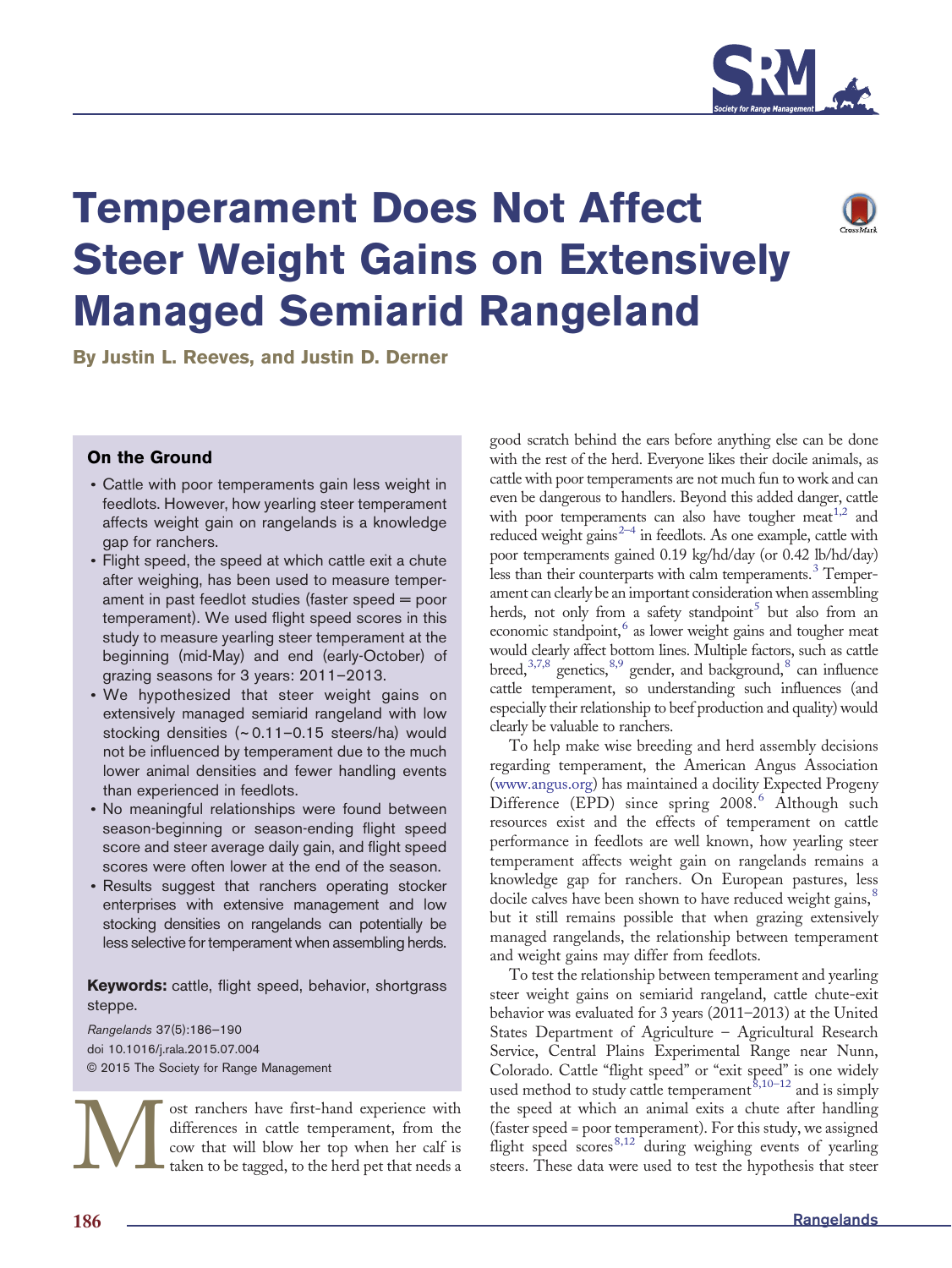<span id="page-2-0"></span>Table 1. Yearly data (independent of flight speed scores) for spring (April–June) precipitation and corresponding forage production (estimated from a representative study pasture), mean steer season-beginning weight, and mean steer average daily gain (ADG) at the Central Plains Experimental Range.

| Year | Spring precipitation (mm) | <b>Forage production</b><br>(kg/ha) | <b>Mean steer</b><br>season-beginning<br>weight (kg $\pm$ SD) | <b>Mean steer ADG</b><br>$(kg/hd/day \pm SD)$ |
|------|---------------------------|-------------------------------------|---------------------------------------------------------------|-----------------------------------------------|
| 2011 | 164                       | 814                                 | $271.4 + 25.0$                                                | $1.04 + 0.16$                                 |
| 2012 | 40                        | 336                                 | $294.5 + 29.1$                                                | $0.75 + 0.14$                                 |
| 2013 | 119                       | 730                                 | $277.7 + 24.5$                                                | $0.87 + 0.14$                                 |

weight gains on extensively managed semiarid rangeland would not be influenced by temperament due to the much lower animal densities and fewer handling events than experienced in feedlots. Determining if a relationship exists (or not) between steer temperament and weight gains on rangelands would help ranchers make more informed herd assembly decisions for stocker operations, which was one of the primary goals of this study.

#### Study Location, Facilities, and Methods

The Central Plains Experimental Range (CPER) is located about 12 km northeast of Nunn, in north-central Colorado. Mean annual precipitation is 341 mm; mean growing season (April–September) precipitation is 274 mm. The cattle handling facilities at CPER were designed and constructed by Grandin Livestock Handling Systems, Inc., Fort Collins, Colorado in 2003, following low-stress facilities principles[.](#page-5-0)<sup>[13,14](#page-5-0)</sup> For instance, the facility has a high-fenced, cornerless alley with a nonslip floor, and all handlers are trained to remain quiet and calm and to utilize "flight zone" and "point of balance" principles to move only small groups of steers through the facility at a time[.](#page-5-0)<sup>[15](#page-5-0)</sup> For season-beginning (mid-May) and season-ending (early- October) weighing events that were performed as a regular part of other grazing experiments, steers were gathered beginning at 3:00 p.m. the day prior to weighing and gathering was completed within 1 hour. Steers were then held overnight without feed or water in a corral that gave each animal four times the industry standard of  $\sim 1.9$ m<sup>2</sup> per animal.<sup>[13](#page-5-0)</sup> Steers were individually weighed beginning at 8:00 AM the next day. To weigh steers and determine steer temperament, a Heavy Duty Extended Model Silencer hydraulic squeeze chute with a platform scale was used. At all stages of the gathering and weighing processes, cattle handlers used low stress cattle handling techniques[.](#page-5-0)<sup>[15](#page-5-0)</sup> All experimental protocols were approved by the CPER Animal Care and Use Committee.

### Grazing Experiment and Flight Speed Scoring

All steers across study years  $(2011-2013; n = 1638)$  were Bos taurus and privately owned by ranchers in the Crow Valley Livestock Cooperative, Inc. New sets of steers from various producers were used each year. Steer color was recorded by the investigators each year for identification purposes, but color was not reliably equated to breed (breed information was not provided by ranchers). Study steers were all yearlings born the prior spring and the majority  $(\sim 2/3)$  were black colored. Low stocking densities of ~ 0.15 steers/ha (0.06 steers/acre) were used in 2011 and 2012; this was reduced to ~ 0.11 steers/ha (0.045 steers/acre) in 2013 due to severe drought in 2012 (Table 1). For each year, steers were randomly placed in pastures that were either 65 or 130 ha at a moderate stocking rate of  $\sim 0.6$  animal unit months per hectare (AUM/ha). Steers were continuously grazed for the entire grazing season (mid-May to early- October) and were weighed at the beginning and end of each grazing season to assess weight gains as a regular part of other grazing experiments. During the season-beginning weighing, steers were given a pour-on insecticide and an ear tag. Throughout the grazing season, steers were counted and visually examined for health issues at a distance from vehicles three times per week with minimal handling otherwise. Distances from study pastures to county roads, which bisect CPER, were similar and all pastures contained two-track trails around pasture perimeters.

Similar to prior studies, we used cattle flight speed scores as a measure of temperament[.](#page-5-0)<sup>[8,11,12](#page-5-0)</sup> The scores used were: 1 = walk; 2 = trot; 3 = run; 4 =  $\mu$ mp[.](#page-5-0) <sup>[8](#page-5-0)</sup> These scores represented the speed at which the steers exited the chute and were assigned immediately after steer weight was recorded and the chute gate was opened. Steers were in the chute for less than 20 seconds on average. For all measurements, the observers were behind the chute opening, and no humans were in front of or directly beside the steers during chute release or scoring. When steers rarely fell out of the chute upon release at either the beginning or end of the season, these animals were excluded from the dataset (n = 24 total steers across years) because it was impossible to determine if agitation (or other factors, such as accidental loss of balance) caused the fall. This rating system was selected because it was easy to use and equipment was not available to measure actual flight speed.[10](#page-5-0) However, the methods used here have been shown to be closely related to (and interchangeable with) actual flight speed, making them useful for determining temperament relationships to weight gain[.](#page-5-0) [8,12](#page-5-0) For all 3 study years, two observers (same two each year) assigned flight speed scores. Scores were immediately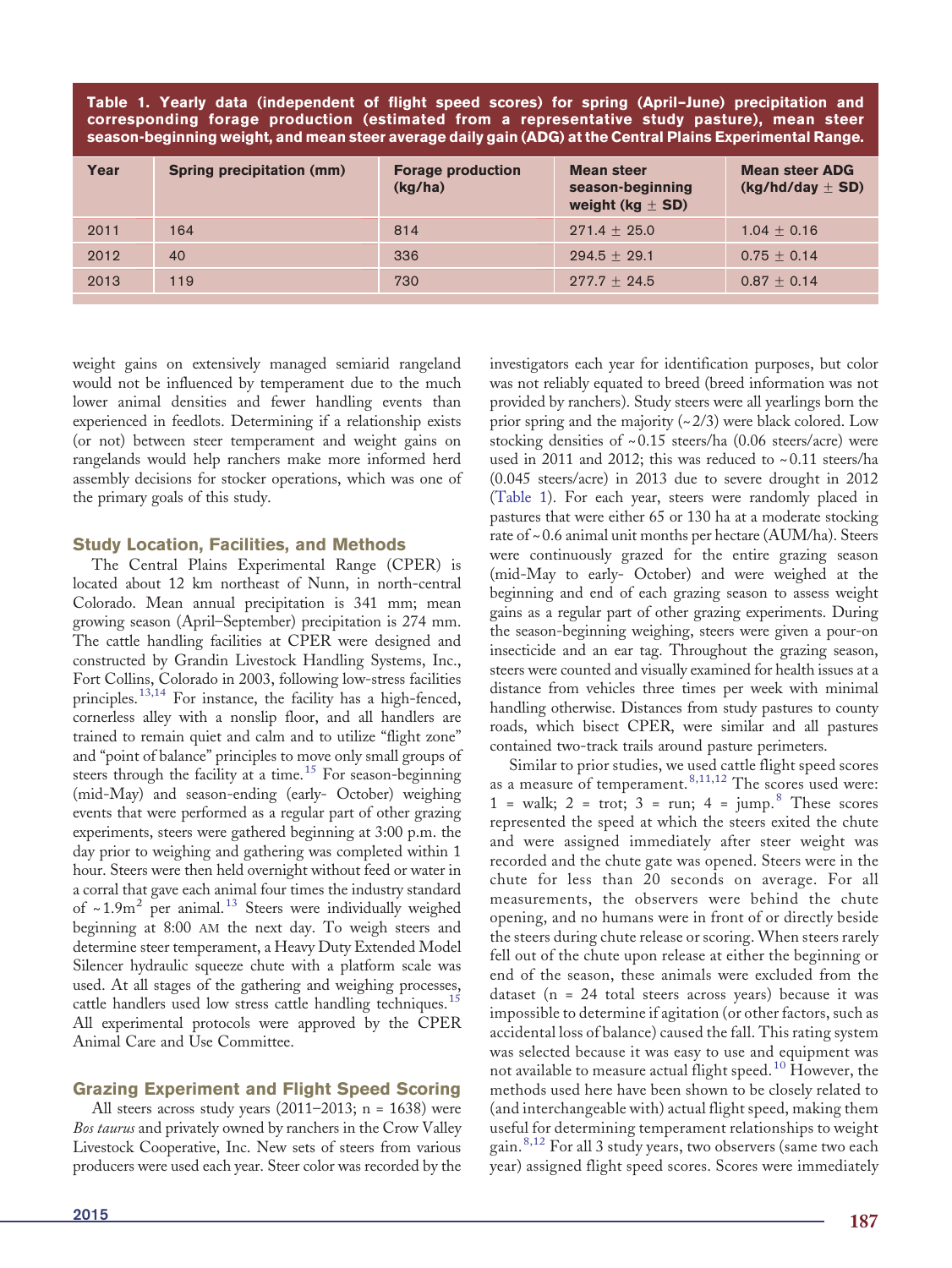<span id="page-3-0"></span>

Figure 1. Mean steer average daily gain (ADG; kg/hd/day;  $\pm$  SE) for each study year (2011–2013) by season-beginning (panel A) and season-ending (panel B) flight speed score  $(1 = \text{walk}; 2 = \text{trot}; 3 = \text{run}; 4 = \text{jump})$ . Numbers above bars in panels A and B are number of steers at that score. Panels C (season-beginning) and D (season-ending) represent steer ADG by flight speed score according to the statistical model (least squares means  $\pm$  SE). The model accounted for year and pasture difference effects on steer weight gains, so panels C and D show pure effect of temperament on ADG. The letters above the bars in panel C are results from the Tukey HSD tests; different letters indicate statistically significant differences between scores. Values within bars for panels C and D represent number of steers at that score.

discussed and agreed upon for each steer in rare cases (estimated  $\leq$ 5%) of initial disagreement.

To test for relationships between flight speed score and average daily gain over the grazing season (ADG; kg/hd/day), we used a mixed statistical model (REML method) in the statistical analysis program JMP 10.0.0 (SAS Institute Inc., Cary, NC). The model included year and pasture as random effects to account for differences in steer groups and forage production (see [Table 1\)](#page-2-0) across years, as well as differences in steer weight gain by pasture (that would have been unrelated to flight speed/temperament). Both season-beginning and season-ending flight speed scores were tested separately as fixed effects for relationships with weight gain.

#### Steer Weight Gain Not Related to Temperament

Independent of temperament, steer weight gains differed by year at CPER due to variations in precipitation and corresponding forage production (see [Table 1;](#page-2-0) Fig. 1A and B). However, our statistical model took these differences into account. Although the model found a statistically significant

effect of season-beginning flight speed score on weight gain between steers with scores of 1 and 2 (Fig. 1C), the difference was very small  $\left(\sim 0.02 \text{ kg/hd/day}$  more for 1s than 2s). The difference was likely only found by the model because of high numbers of steers in the dataset (i.e., high statistical power; n = 641 and 688 steers with scores of 1 and 2, respectively). All other comparisons between other season-beginning scores were non-significant (see Fig. 1C) and there was no effect of season-ending flight speed score on steer ADG (Fig. 1D).

Across years, to start the grazing season, steers were most likely (42%) to display a flight speed score 2 (trot; see [Fig. 2A](#page-4-0)). However, to end the grazing season, steers were most likely (66.2%) to exhibit a score of 1 (walk; see [Fig. 2](#page-4-0)A). Scores of 3 (run) and 4 (jump) represented 11.7% and 7.1% of total steers across years, respectively, to start the grazing season. At season's end, these percentages dropped to just 4.1% and 0.2%, respectively (see [Fig. 2A](#page-4-0)). Mean seasonal flight speed score difference (start minus end score) across all steers (n = 1638) was  $-0.5 \pm 0.8$  SD. Mean score difference was  $-1.0 \pm 1.6$ 0.9 SD across steers that changed in flight speed score at the end of the season (i.e., non-zero difference; n = 772).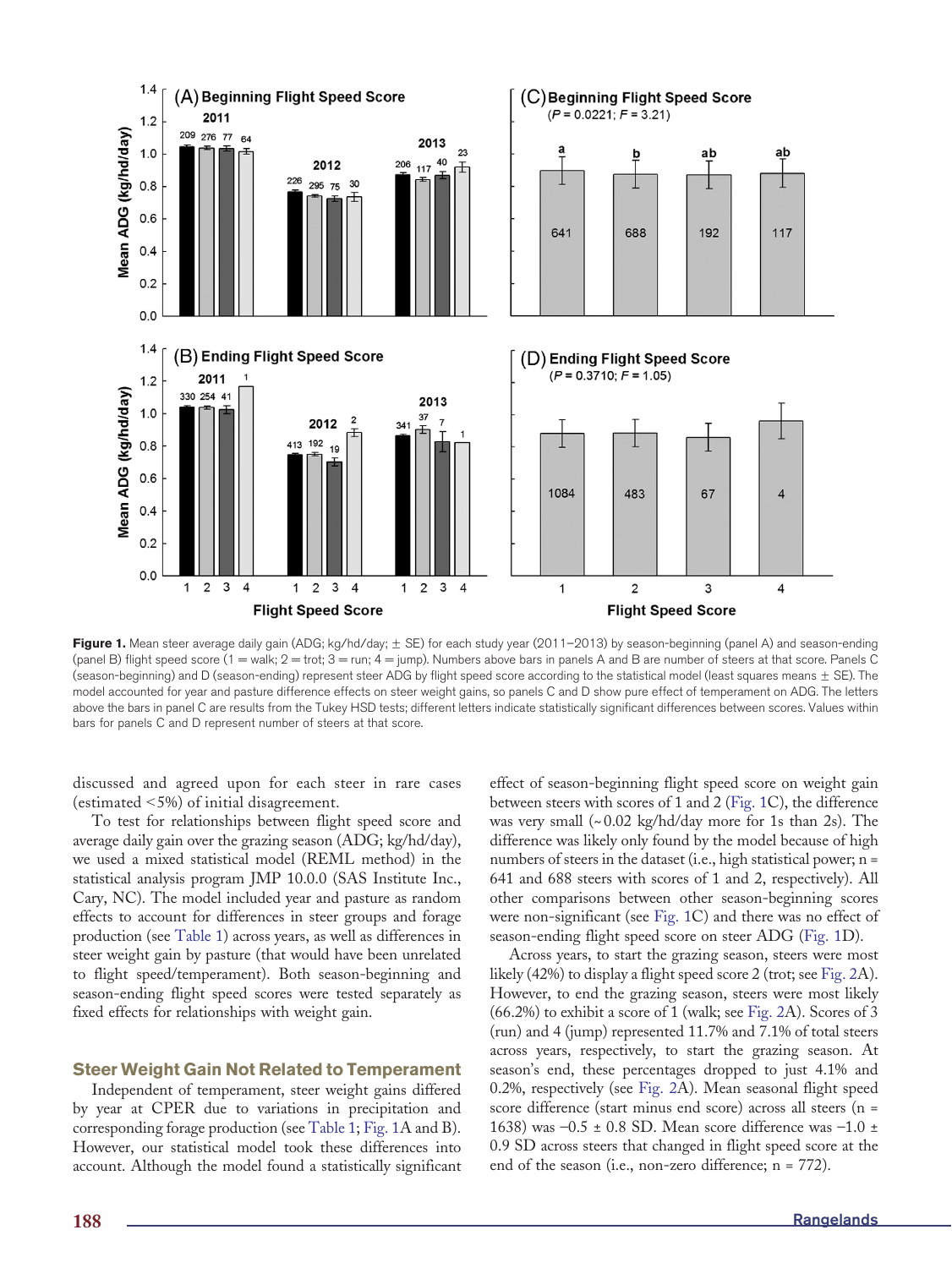<span id="page-4-0"></span>

Figure 2. Flight speed score distributions across years (2011-2013). Panel A shows the proportion of steers at each flight speed score  $(1 =$ walk;  $2 = \text{trot}$ ;  $3 = \text{run}$ ;  $4 = \text{jump}$ ) for the beginning (*dark bars*) and end (light bars) of the grazing season (numbers of steers at each flight speed score are presented in [Fig. 1\)](#page-3-0). Panel B shows distribution of differences in flight speed scores between the beginning and end of the grazing season (season-ending score minus season-beginning score). Negative values indicate steers which were calmer during weighing at the end of the grazing season; positive values indicate steers which were more agitated. Values for bars in panel B represent total steer number at each level of flight speed score difference.

#### Management Implications

Our hypothesis that steer weight gain on extensively managed semiarid rangeland would not be related to temperament was supported. No meaningful relationships were found between season-beginning or ending flight speed score and steer ADG. The stocking densities used here (~ 0.11–0.15 ha/steer) are several orders of magnitude lower than in typical US feedlots ( $\sim$  430–717 steers/ha)[.](#page-5-0)<sup>[16](#page-5-0)</sup> It was not surprising, then, that differences in effects of temperament on weight gain exist between extensively managed rangeland and feedlots. As a result, ranchers operating stocker enterprises with extensive management and low stocking densities on rangelands can potentially be less selective for temperament when assembling herds.

Previous studies have shown consistency and even increases in flight speed across measurements[,](#page-5-0)  $4,8$  and agitated cattle

(particularly bulls) often remain agitated across handling events[.](#page-5-0)[5,17](#page-5-0) However, many of our study steers had reduced flight speed scores at the end of the grazing season, which has also been observed by others[.](#page-5-0)[1,2](#page-5-0) One possible explanation for reduced cattle temperament ratings over time is that cattle can become acclimated to handling and experience less stress if treated well across events[.](#page-5-0)<sup>[18](#page-5-0)–20</sup> We can hypothesize that the flight speed score reductions observed here may have occurred because the steers were processed through the cattle handling facility once before with use of low-stress animal handling techniques (causing the animals to potentially habituate)[.](#page-5-0)<sup>[1,2](#page-5-0)</sup> However, because 5 months went by between flight speed scores in our study (making it difficult to determine if habitation did occur), another possible explanation is that ear tag application at the season-beginning weighing could have contributed to heightened agitation and therefore higher flight speed scores at the start of the grazing season. Regardless of the specific reason for the seasonal score reductions, again no meaningful relationships were found between flight speed score and steer ADG.

Prior studies have shown interesting variability in various temperament scores, so more research is needed to determine when and why temperament scores can be expected to differ over time. For example, larger animal size can be related to both increase[d](#page-5-0)<sup>[4](#page-5-0)</sup> and decreased<sup>[7](#page-5-0)</sup> temperament ratings, so there is still much to be learned about cattle temperament and its relationship to performance in a variety of settings.

#### Where Do We go From Here?

Given that low stocking densities were used in this study, it should be examined if temperament affects weight gains on semiarid rangeland at very high or ultra-high ("mob grazing") stocking densities (e.g.,  $\sim 200$  to  $> 1000$  steers/ha, respectively)[,](#page-5-0) $^{21}$  $^{21}$  $^{21}$  which much more closely mimic stocking densities in feedlots. These much higher stocking densities (and associated increased human contact) may lead not only to potentially higher cattle stress, but may also affect weight gains via lower diet selectivity on rangeland[.](#page-5-0)<sup>[21](#page-5-0)</sup> Under such circumstances, cattle temperament may still need to be a priority when assembling stocker steer herds.

Another open question is the transferability of the temperament improvements by our study steers to feedlots and subsequent feedlot performance. That is, will steers with higher initial flight speed scores maintain their lower scores and gain similar weight in feedlots compared with the initially calmer steers in their herd? It has been shown that flight speed of weaned calves was negatively related to later feedlot performance (high flight speed = lower weight gains)[,](#page-5-0) $\frac{2}{3}$  $\frac{2}{3}$  $\frac{2}{3}$  so it is possible that extensively managed steers on semiarid rangeland may still perform relatively poorly in feedlots if they have poor temperaments. However, steers that habituate to handling on rangelands can also have reduced weight gains in feedlots compared to unhabituated counterparts[.](#page-5-0)<sup>[22](#page-5-0)</sup> The relationship between rangeland temperament eventual feedlot weight gains should be examined in future studies, as it would benefit the cattle industry to understand if and how